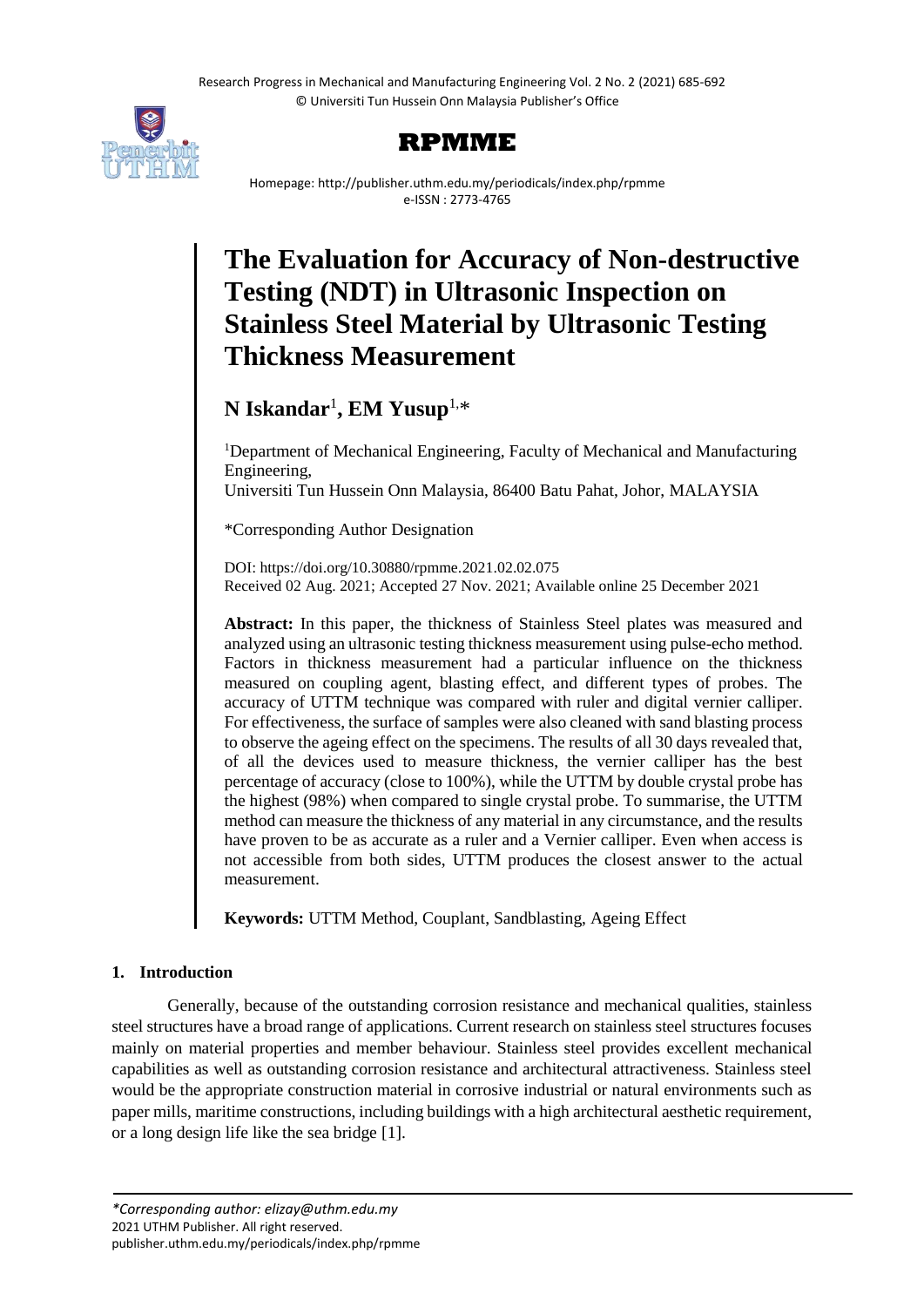Alternative non-destructive verifications technique (NDT) called Ultrasonic Testing for the metals are effective testing for detecting the defect without any damage disturbance of the components [2]. Non-destructive testing -Ultrasonic testing (NDT-UT) can determine the material thickness, likewise, detecting the flaws of materials by utilizing the sound waves where it depends on the electronic transducers that transmit sound waves of high-frequency to materials [3]. The key characteristics of the properties of the metal materials reveal since the sound waves bounced the images that show the defects. NDT-UT can be divided into two general methods which are Ultrasonic Testing Thickness Measurement (UTTM) and Ultrasonic Testing Flaw Detection (UTFD).

Thickness measurement of the tested parts can also necessitate the use of specialized equipment, such as vernier callipers, which can be utilized if the tested parts are sufficient in size for the vernier callipers. Plus, a ruler which scale is limited to a certain length and size. In any case, Stainless Steel parts come with different characteristics such as microstructure, particle orientation, and heat treatment condition of the material. These can affect the sound velocity in the material during UTTM due to the stainless steel exposing several conditions and environment [1]. Hence, they will be able to be examined and compared using both traditional methods and ultrasonic processing.

 As more of a consideration, NDT can be a better technique than the other approach because it can be used to assess and track the thickness measurement, condition, and specification of the Stainless Steel structure before or during any procedure without damaging any components, devices, or equipment. Furthermore, NDT is not required to access both end sides most of the long pipe system. This study will evaluate the accuracy of UTTM in measuring thickness on Stainless Steel in general.

#### **2. Materials and Methods**

Equipment for the UTTM test was prepared to allow direct interaction with the data gathered. In this subtopic, the various types of equipment with standard and specifications used in this research were explained

#### 2.1 Testing specimens

A big Stainless Steel block was fabricated using a machine that divides the final product into 18 smaller pieces. This block was fabricated using hydraulic swing beam shears. These procedures are critical because they need a synchronized diameter cut with a 1.5mm thickness on all workpieces. In this thickness measurement by ultrasonic testing technique, one types of metal are listed out to be inspecting in different parameters. There are 18 pieces of stainless steel which come in shape of plate. Figure 1 shows the Stainless Steel plate.



**Figure 1: Stainless steel plates**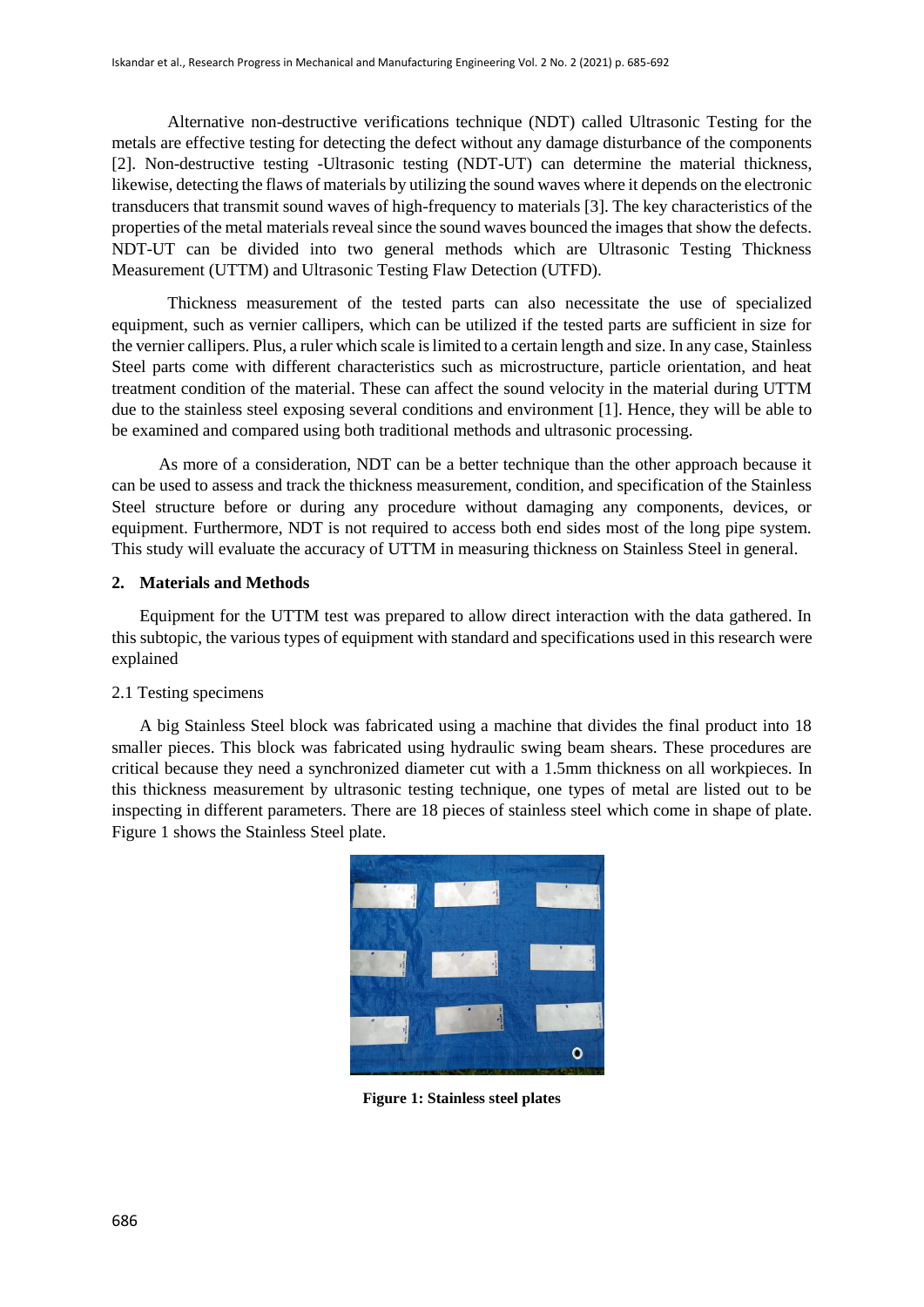#### 2.2 Methods

To carry the objectives of this study, the thickness measurement of stainless steel is measured by using ruler, vernier calipers and UTTM method. The sample were sand blasted to analyze the rigidity of the material and exposed to environment in interval of  $15<sup>th</sup>$  day for 30 days before measured its thickness for the ageing effect testing. UTTM method is implemented different types of  $0^{\circ}$  probe, single and twin crystal probe with different types of couplant (Oil, Grease, Water).

In this experimental inspection on thickness measurement, ultrasonic transducer is calibrated by using 8 Step 304 Stainless Steel calibration block as described in the Table 1 as refer to standard EN ISO 16946:2017, specification for step wedge calibration block.

Stainless Steel calibration block as shown in Figure 4 was prepared by the milling process using the CNC milling machines based on the specification and dimension as stated in the Table 1.

| Description                                                                                                                                                                            | Specification                                                                                                                                             | Size (mm)                                                                                                                                   |
|----------------------------------------------------------------------------------------------------------------------------------------------------------------------------------------|-----------------------------------------------------------------------------------------------------------------------------------------------------------|---------------------------------------------------------------------------------------------------------------------------------------------|
| Specification for<br>step wedge calibration block<br>It requires high precision (max.<br>-0.02 on the step thicknesses)<br>and full traceability on all<br>treatments and inspections. | 8 Step wedge Block 304<br>$\bullet$<br>Stainless steel<br>EN ISO16946:2017 is a<br>new standard for Non-<br>destructive testing -<br>Ultrasonic testing - | Comes in thickness of 1.0mm,<br>2.0mm, 3.0mm, 4.0mm, 5.0mm,<br>$6.0$ mm, $7.0$ mm, and $8.0$ mm<br>Face: $15 \text{mm} \times 15 \text{mm}$ |
|                                                                                                                                                                                        | Specification for step.<br>wedge calibration block                                                                                                        |                                                                                                                                             |
|                                                                                                                                                                                        |                                                                                                                                                           |                                                                                                                                             |

**Table 1: Description of calibration block used.**



**Figure 2: Custom 8 Step wedge block 304 stainless steel**

#### 2.3 Equations

The measurement of percentage accuracy on the evaluation of theoretical value and experimental value is calculated as shown in Equation 1.

$$
Percentage accuracy = \frac{Theoretical value}{experimental value} \times 100\% \quad \text{Eq. 1}
$$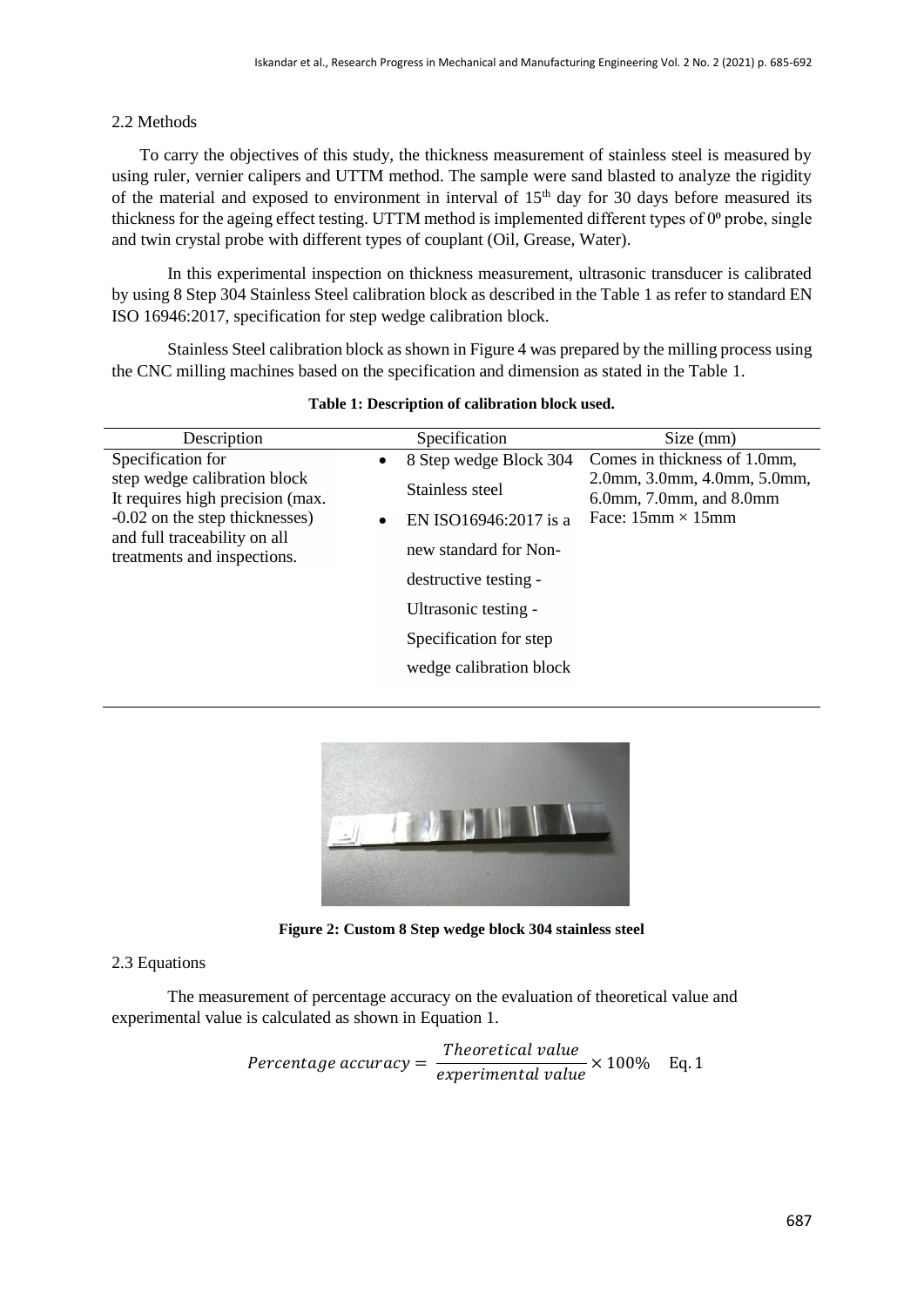#### **3. Results and Discussion**

#### 3.1 Results

Table 2 displayed the summarization of the UTTM method by different probe for  $0<sup>th</sup>$ ,  $15<sup>th</sup>$ , and 30<sup>th</sup> day of specimen exposed. Twin crystal probe with grease as couplant frequently gave the most accurate reading compared to the single crystal probe.

**Table 2: Summarization of the UTTM method by different probe for 0th, 15th, and 30th day of specimen exposed***.* 

|                                           | DAY     | <b>PROBE</b> | <b>ACCURATENESS (%)</b> | <b>COUPLANT</b> |
|-------------------------------------------|---------|--------------|-------------------------|-----------------|
| <b>BLASTING</b><br><b>STAINLESS STEEL</b> | $\circ$ | Single       | 93.33                   | Oil             |
| <b>PLATE</b>                              |         | Twin         | 98.67                   | Grease          |
|                                           | 15      | Single       | 94.67                   | Grease          |
|                                           |         | Twin         | 98.47                   | Water           |
|                                           | 30      | Single       | 94.22                   | Grease          |
|                                           |         | Twin         | 98                      | Grease          |

#### 3.1.1 Couplant analysis

Grease couplant frequently the best compared to oil and water as shown in Table 2. Grease may have the highest acoustic impedance due to the higher amplitude of BEW. As mentioned in a study, it is evident that the amplitudes of first back wall echoes increase with increasing acoustic impedances of couplant [4]. Therefore, the attenuation effect was maximal as attributed by the grease acoustic impedance properties. However, a study stated that despite having comparable acoustic impedance ratings, grease provided less frequency gain than the other couplant. This was due to its poor wetting qualities and the formation of air pockets upon contact with the steel plate samples [5]. Thus, grease cannot be validated as there may have errors while running the measurement. Figure 5 and Figure 6 shows the comparison of couplant for both types of probes on  $30<sup>th</sup>$  day of inspection.



**Figure 3: (a) Data for blasting samples based on different couplant with single crystal probe (b) The graph comparison based on different couplant with single crystal probe***.*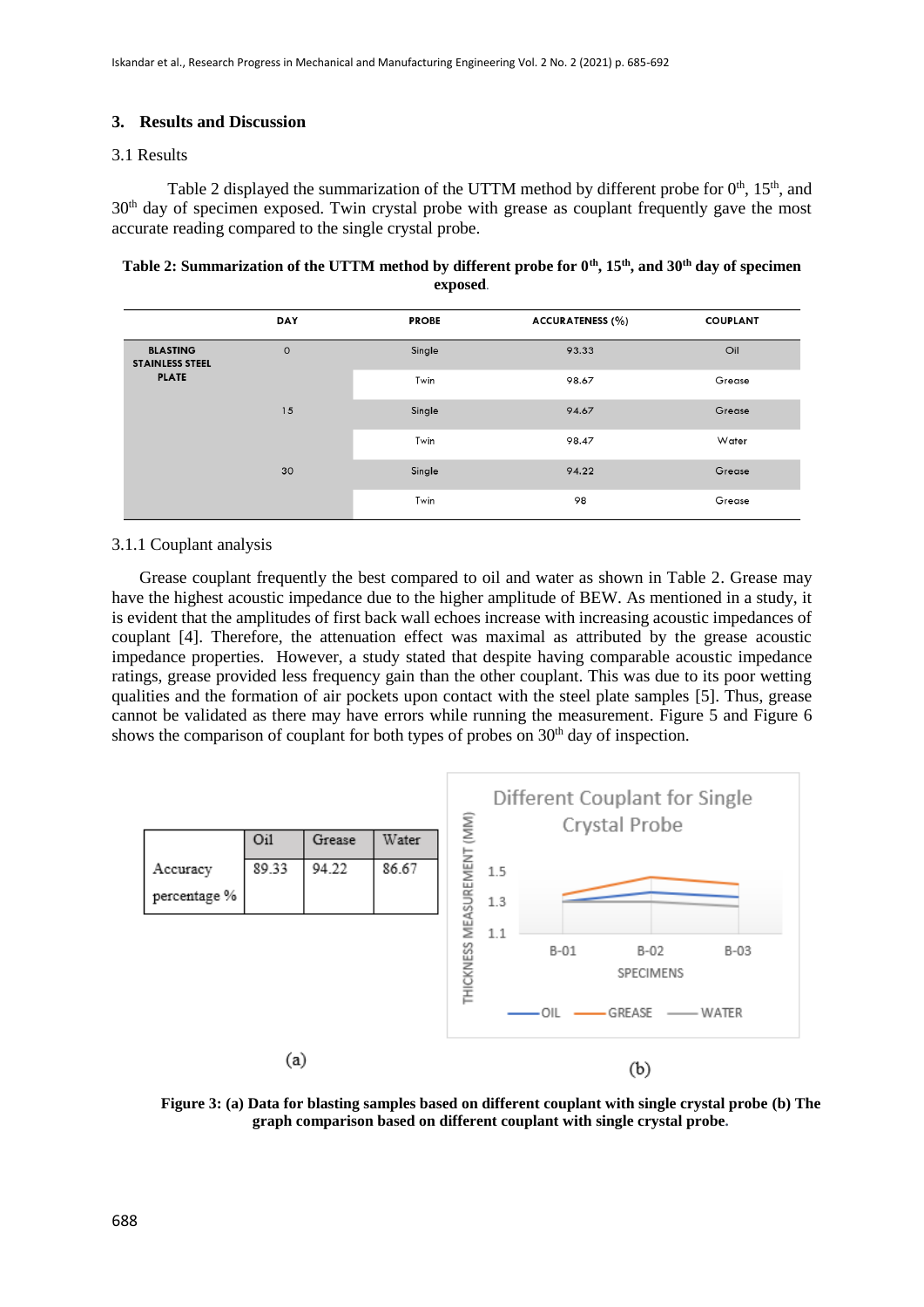

**Figure 4: (a) Data for blasting samples based on different couplant with double crystal probe (b) The graph comparison based on different couplant with double crystal probe.**

#### 3.1.2 Probe analysis

On each day of inspection, twin crystal probe obtained the most precise reading of thickness (around 98% to 99% of accurateness) as shown in Table 2. The probe setting of the twin crystal might be in the very best of its abilities while the single crystal probe had some error in setting procedure where sometimes the membrane of the probe contained air bubbles that can cause an incorrect thickness measurement on the Stainless Steel plate. Figure 5 shows the result of different probe on the last day of inspection.



**Figure 5: (a) Data for blasting samples based on different crystal probes (b) The graph comparison based on different crystal probes.**

In addition, twin crystal probe might have the maximum sensitivity compared to the single crystal probe. Sensitivity reduction of single crystal probe possibly because of probe wear. This issues was led to the increasing of surface roughness and tend to resulting in inaccurate measurement results [6]. The different probes obtained different accuracy because the calibration block might affect the scanning process as it was not achieving the standard due to no heat treatment procedure in the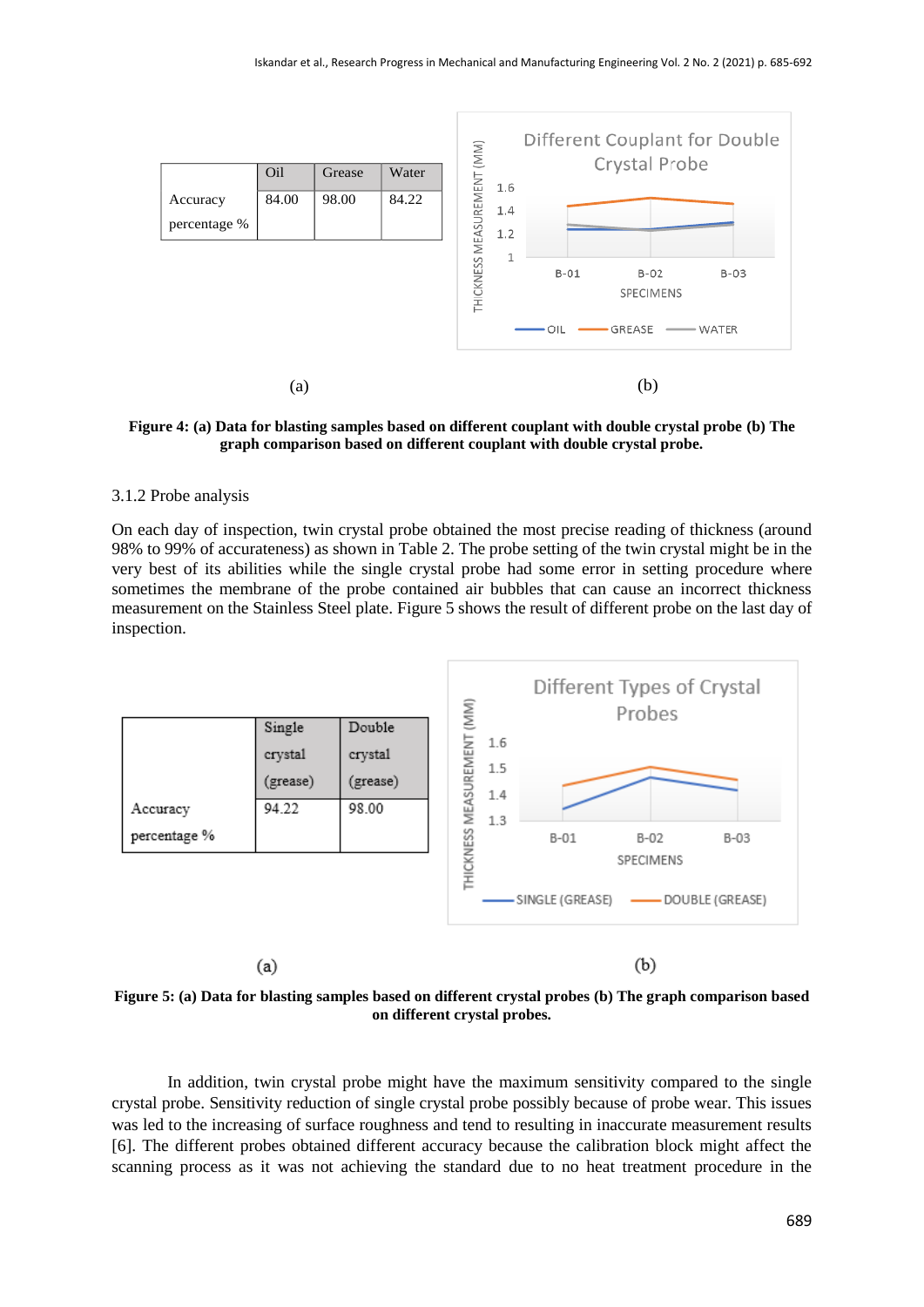fabrication process which led to incorrect calibration procedure of the ultrasonic device. Thus, inaccurate calibration procedure can affect the accuracy of both single and twin crystal probe in displaying the data. Furthermore, the probe location error might influence the measuring results [7]. The aging effect after blasted had changed the thickness measurement of the specimens, which might cause the flat surface of the specimen to become uneven. Therefore, it is necessary to constantly inspect the thickness at the same point of location on the surface of specimens.

#### 3.1.3 Different tools analysis

Table 3 displayed the summarization of 30 days experiment on comparison between different thickness measurement tools (UTTM, Ruler, Vernier Caliper).

|                                                           | <b>DAY</b>          | <b>TOOLS</b>    | <b>ACCURATENESS (%)</b> | <b>COUPLANT</b>          |
|-----------------------------------------------------------|---------------------|-----------------|-------------------------|--------------------------|
| <b>BLASTING</b><br><b>STAINLESS STEEL</b><br><b>PLATE</b> | $\mathsf{O}\xspace$ | Single          | 93.33                   | Oil                      |
|                                                           |                     | Twin            | 98.67                   | Grease                   |
|                                                           |                     | Ruler           | 98.67                   |                          |
|                                                           |                     | Vernier Caliper | 99.33                   | $\overline{\phantom{a}}$ |
|                                                           | 15                  | Single          | 94.67                   | Grease                   |
|                                                           |                     | Twin            | 98.47                   | Water                    |
|                                                           |                     | Ruler           | 94                      |                          |
|                                                           |                     | Vernier Caliper | 99.78                   | $\blacksquare$           |
|                                                           | 30                  | Single          | 94.22                   | Grease                   |
|                                                           |                     | Twin            | 98                      | Grease                   |
|                                                           |                     | Ruler           | 96.22                   | $\overline{\phantom{a}}$ |
|                                                           |                     | Vernier Caliper | 99.11                   | $\overline{\phantom{a}}$ |

| Table 3: Summarization of 30-day experimental results |  |  |
|-------------------------------------------------------|--|--|
|-------------------------------------------------------|--|--|

According to the Table 3, vernier caliper was the best tool for thickness measurement of the stainless steel plates (almost 100%) as it had performed precisely on each day of inspection compared to the UTTM and ruler. This may be due to the best calibration procedure of the digital vernier calliper have been taken carefully. Referring to the previous study, The most crucial part of calliper calibration is ensuring compliance with stated accuracy criteria [8]. Therefore, the accurate data obtained by the vernier calliper is basically influenced by the calibration steps before running the measurement where the zero error is the most crucial part need to prevent.

The differing results of the most precise method could be attributed to a variety of factors. The UTTM method was not the optimal method in this study since there was a lack of knowledge and experience in handling ultrasonic instruments. In addition, the significant reading of thickness sometime cannot be obtained because the standardization of material, range, sweep, or velocity on the instrument control changed incorrectly which leads to erroneous data interpretation. The standardization steps was crucial as mentioned in ASME Designation: E797/E797M-10, Standard Practice for Measuring Thickness by Manual Ultrasonic Pulse-Echo (2015).

#### **4. Conclusion**

The results show that the ultrasonic testing thickness measurement (UTTM) can still measure the thickness of 1.5 mm plates. According to the results of each day of inspection, the thickness measurement changed, which could be due to inaccuracies or other factors such as the incompetent of the operator while implement UTTM method. UTTM method required a high skill operator with good skills in interpreting result. As a result, UTTM could provide results that have high accuracy and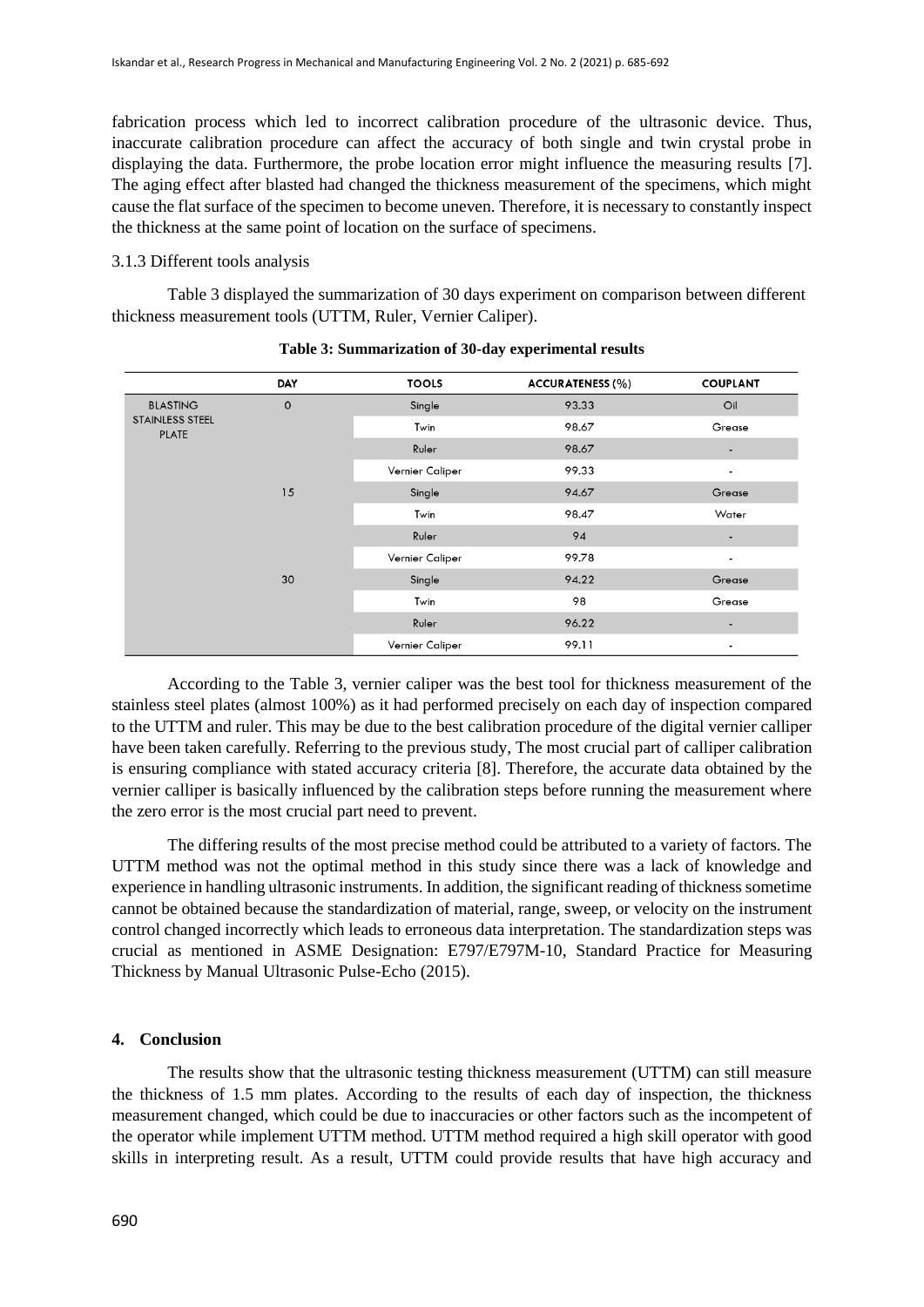dependable if ruler and vernier calliper cannot be applied. The results show good percentage when compared with ruler and Vernier calliper with lower error.

 Furthermore, the UTTM was used to investigate the thickness properties of Stainless Steel plates. Several factors influencing thickness measurement were revealed. It was demonstrated that different couplant and probe types have distinct effects on UTTM thickness measurement, as seen in the previous figure of results. The reading of data was regulated by the coupling's different qualities such as viscosity, acoustic impendence, and transmission coefficient.

Finally, different probes crystal works differently in terms of the working principle. The contradictory results between both probes demonstrate the distinction. However, for the specimens with thick of 1.5mm, the double crystal probes are most precise as it has good near-surface resolution and able to measure thin plates.

A few recommendations can be made for future analysis to address the project's weaknesses. This recommendation should be valuable for future references as well as any additional research on the connected study area. To acquire the best aging effect by blasting procedure, a long amount of exposing time, around 60 to 90 days is required since environmental elements take time to maximally interacts with the specimens. Finally, the standard procedure for the fabrication of the Stainless Steel calibration block necessarily utilized not even skip any of the fabrication steps especially the heat treatment process where this might affect the quality of the calibration block.

#### **Acknowledgement**

The authors wish to thank to the Faculty of Mechanical and Manufacturing Engineering, Universiti Tun Hussein Onn Malaysia that has supported on the accomplishment of research activity.

#### **References**

- [1] L. Zeng, X. Cao, L. Huang, and Z. Luo, "The measurement of Lamb wave phase velocity using analytic cross-correlation method," *Mech. Syst. Signal Process.*, vol. 151, p. 107387, 2021, doi: 10.1016/j.ymssp.2020.107387.
- [2] I. Papa, V. Lopresto, and A. Langella, "Ultrasonic inspection of composites materials: Application to detect impact damage," *Int. J. Light. Mater. Manuf.*, vol. 4, no. 1, pp. 37–42, 2021, doi: 10.1016/j.ijlmm.2020.04.002.
- [3] F. Honarvar and A. Varvani-Farahani, "A review of ultrasonic testing applications in additive manufacturing: Defect evaluation, material characterization, and process control," *Ultrasonics*, vol. 108, no. July, p. 106227, 2020, doi: 10.1016/j.ultras.2020.106227.
- [4] N. Netshidavhini and R. B. Mabuza, "Effects of Various Couplants on Carbon Steel and Aluminium Materials Using Ultrasonic Testing," *18th World Conf. Nondestruct. Test.*, no. April, pp. 16–20, 2012.
- [5] I. Mumvenge, "Couplant Effect and Evaluation of FSW AA6061-T6 Butt Welded Joint By Itai Mumvenge Submitted in partial fulfilment of the requirements for the degree of Master of Engineering in Mechanical Engineering In the Department of Mechanical Engineering Science Of," University of Johannesburg, 2012.
- [6] F. Han, L. Zhang, and K. Cui, "Measuring thickness of object with ultrasonic thickness